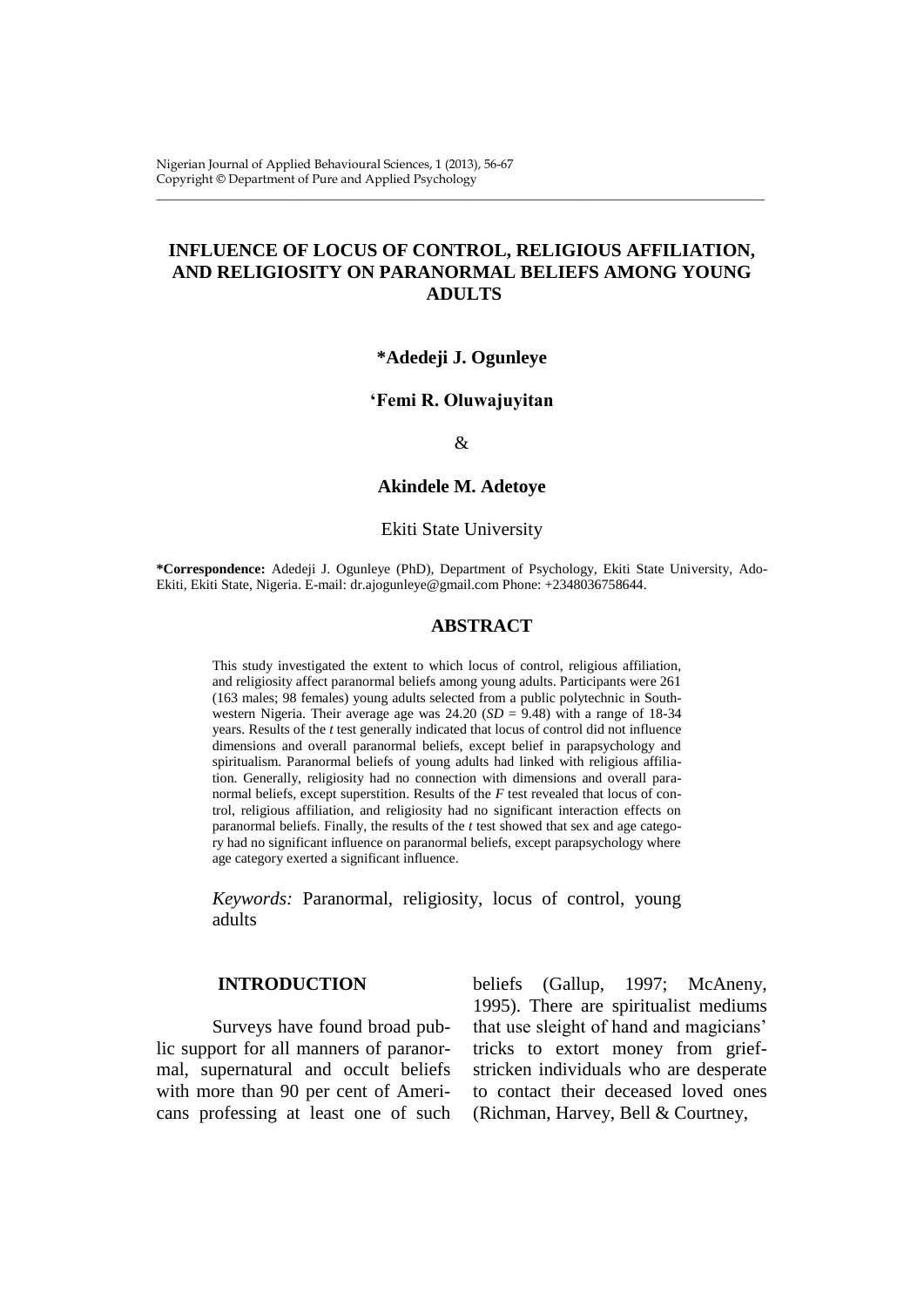2012). Charismatic Faith healers and psychic surgeons claim the ability to heal the chronically or terminally ill where traditional medicine has failed (Hines, 2003). Seriously ill people may be convinced by these 'healers' to throw away their medications, leading to worsening of symptoms and perhaps, even death. This may have negative effects on our society in the forms of increased death rate, incapacitations due to illnesses unattended to, and stress resulting from apostles- ofparanormal extortions, among others.

Paranormal refers to hypothesized processes that in principle are *physically impossible* or outside the realm of human capabilities as presently conceived by conventional scientists (Thalbourne, 1982). Parapsychology is a dimension of paranormal belief that is often used as an umbrella term to refer to paranormal phenomena such as extrasensory perception (sensation received without using known sense organs), psychokinesis (movement or change of state caused in an object by individual through non-physical means), clairvoyance (extrasensory cognition of events and things of the past or present) and telepathy (extrasensory transfer of emotions and thoughts from one individual to another).

Most people often swallow these flimflams with credulity. It seems plausible to posit that the tendency to attribute to self or others the causes of happenings or events in life, the religion with which an individual has affinity and how religious a person would impact paranormal belief, which may determine the extent to which an individual is guided by such belief.

Early studies on paranormal belief rendered a most negative view on believers; emphasizing deficiency in intelligence, education, and personality (Emmon, 1940). However, these early studies tended to focus on simple superstitions compared with recent research focus on more complex and sophisticated phenomena such as extrasensory perception, psychokinesis, and precognition.

Dag (1999) has found locus of control to be associated with paranormal beliefs using an exclusive Turkish sample. Irwin (1993), in an exploratory study that examined the relationship between religious affiliation and paranormal belief, submitted that religious affiliation appears to have no bearing on paranormal belief. However, recent studies have questioned Irwin"s (1993) results.

Studies (e.g. Goode, 2000; Rice, 2003; Tharlbourne & Houtkooper, 2002) have reported strong relationship between religiosity and paranormal belief. Nonetheless, findings of these studies have been mixed. For example, Goode (2000) reported a negative relationship between religiosity and paranormal belief, while Tharlbourne and Houtkooper (2002) demonstrated a positive relationship between these variables.

Much of the available researches on paranormal belief have focused on the relationships that exist among locus of control, religiosity, and paranormal belief with little attention being given to religious affiliation as a correlate of paranormal belief. Worse still, there seems to be no existing research that explored the influence of locus of control, religious affiliation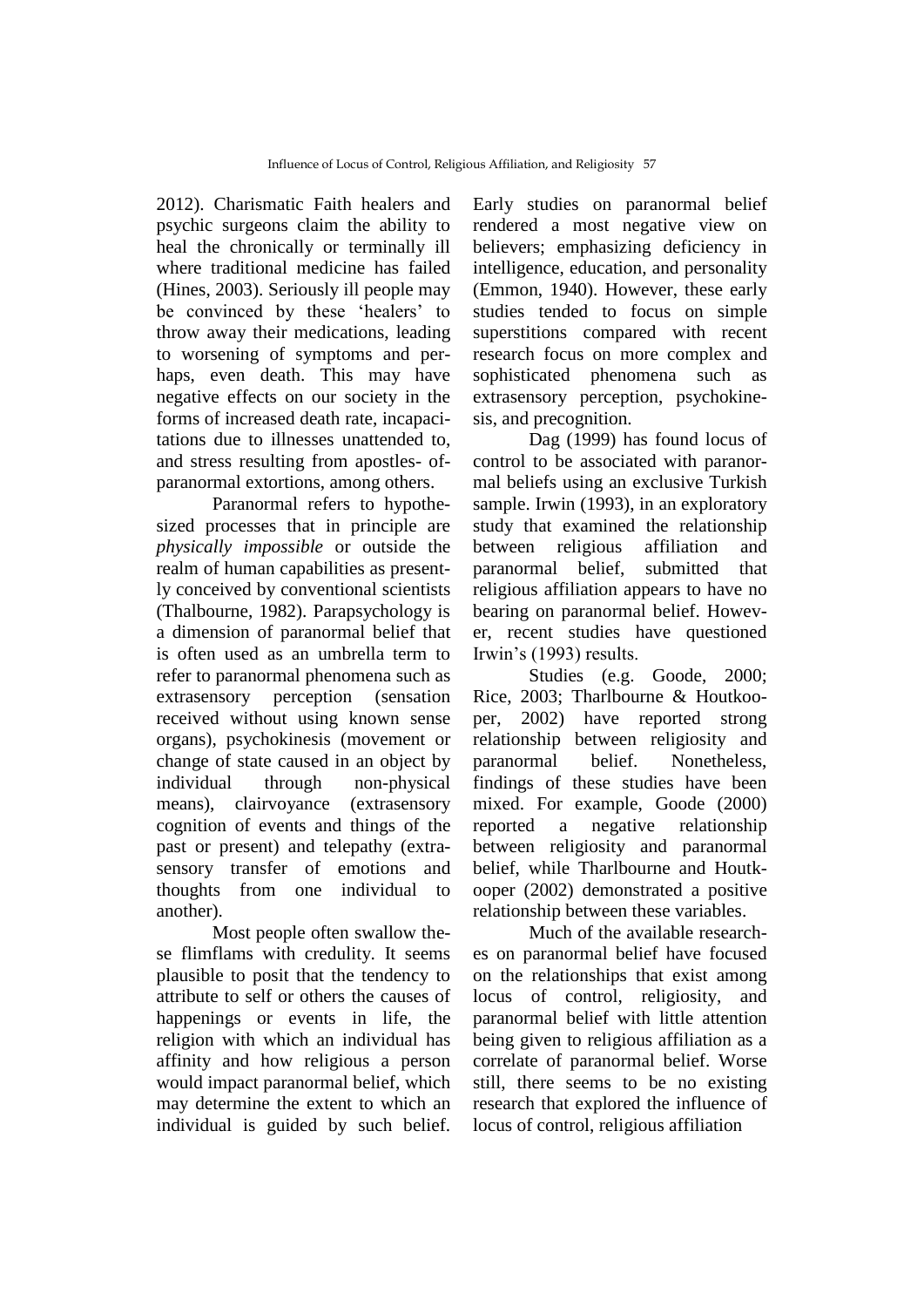and religiosity on paranormal belief simultaneously. The present study aimed to fill this gap by testing the following hypotheses.

# **Hypotheses**

- 1. There will be a significant main effect of locus of control on paranormal belief of young adults.
- 2. There will be a significant main effect of religious affiliation on paranormal belief among young adults.
- 3. Religiosity will significantly affect paranormal belief of young adults.
- 4. There will be a significant interaction effect of locus of control and religious affiliation and religiosity on paranormal belief among young adults.
- 5. There will be a significant difference in the paranormal belief of male and female young adults.
- 6. There will be a significant difference in the paranormal belief of young and old young adults.

#### **METHODS**

### **Design and Participants**

This study is a cross-sectional survey research which utilized factorial design. The participants were 261students (163 males; 98 females) sampled from a public Polytechnic in Southwestern Nigeria. The participants" selection cut across all levels (from Ordinary National Diploma to Higher National Diploma). The participants" age ranges between 18-34 years  $(M = 24.2; SD = 9.48)$ .

# **Measures**

*Locus of control* was measured using the index of locus of control was developed by Rotter (1989). It was a 13-item scale rated on Yes or No response format. The measure was designed in such a way that there are two opposing statements from which the respondent was instructed to choose the one that best applied to him/her. Cook and Wall (1990) obtained an overall mean of 8.30 (British Samples) and 5.72 (Nigerian Samples) for the scale. The alpha reliability coefficient for this scale was .62. Scores above the mean 5.72 indicated internal locus of control while scores below the mean indicated external locus of control.

*Religiosity* was assessed with Religious Affiliation Scale developed by Omoluabi (1995). The author reported a test-retest reliability of .97 for the scale. Regarding the validity of the scale, Erinosho (1996) correlated Religious Affiliation Scale with Life Satisfaction Index and obtained a validity coefficient of .26. Scores above the mean indicated high religiosity while score below the mean was indication that the respondent had low level of religiosity.

*Paranormal beliefs* were measured using the Revised Paranormal Beliefs Scale designed by Tobacyk and Milford (1988). It was a 26-item scale, which assessed 7 dimensions of paranormal belief (precognition, witchcraft, extraordinary life, traditional religious belief, parapsychology, superstition, and spiritualism).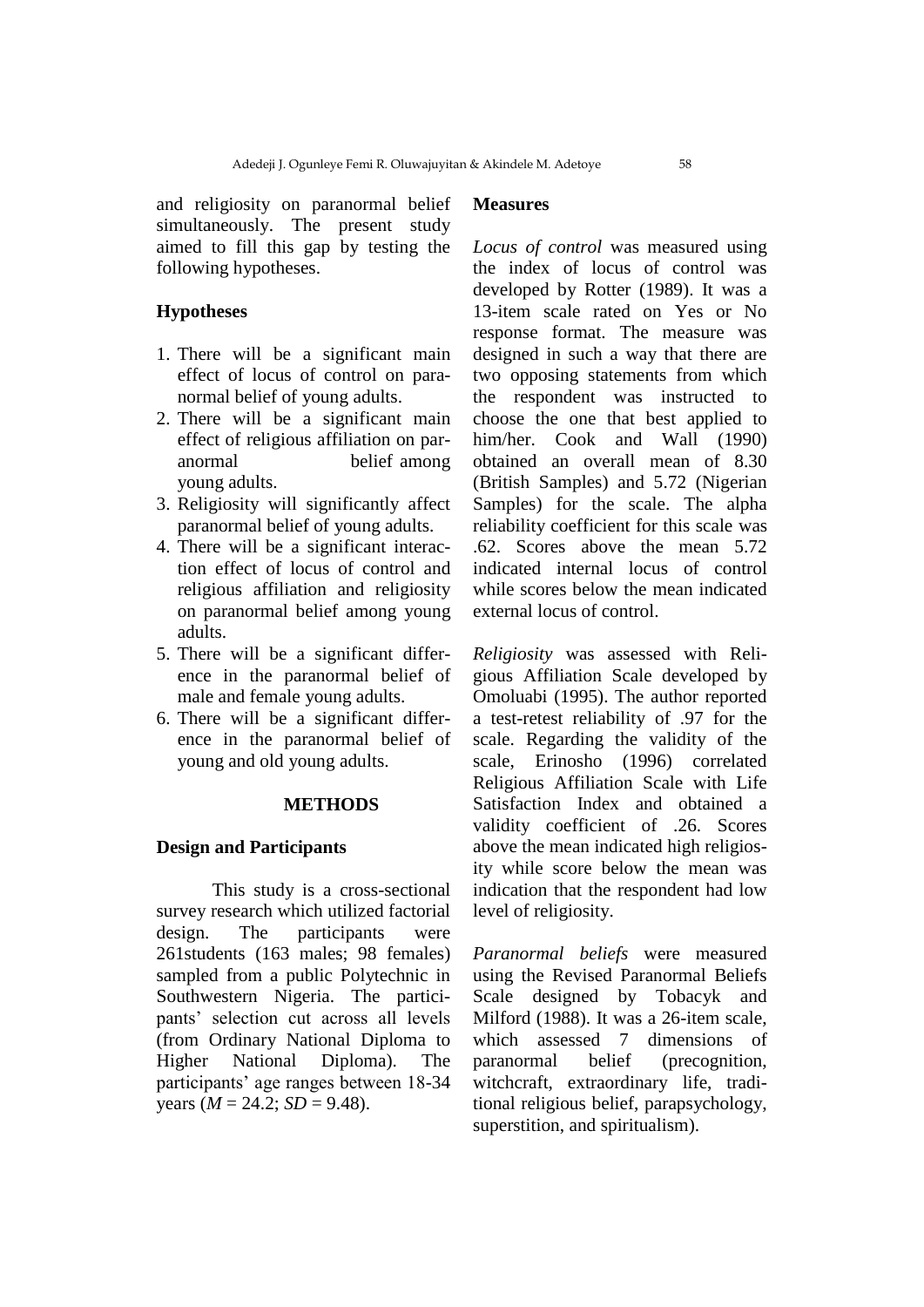The scale was rated on a 7-point scale  $(1 =$  Strongly disagree;  $7 =$  Strongly agree). Results of 4-week test-retest reliability was .81, .93, .91, .95, .71, .89, .91, and .92 for the precognition, witchcraft, extraordinary life, traditional religious belief, parapsychology, superstition, spiritualism subscales, and the overall scale, respectively (Tobacyk & Milford, 1988). Subscales scores were created for participants in this study by summing their scores on items that made up a subscale and divided it by the number of items. Global paranormal belief score is got by summing participants' score on all 26 items and dividing by 26. Mean scores for subscales and global paranormal beliefs were established and used to interpret scores of participants. Scores above the mean indicated high paranormal beliefs while score below reflected low paranormal belief.

#### **Procedure**

The researchers personally administered the questionnaire to the respondents after a good rapport had established with them Most of the respondents were contacted in the lecture rooms and provided moderate information about the research. They were made to understand that participation in the research was voluntary. The questionnaires were distributed after lectures. Out of the 300 questionnaires distributed, 261 were duly completed and, therefore, analyzed.

### **Data Analysis**

Except hypothesis 4, which was evaluated with a 2 x 2 x 2 ANOVA, all the hypotheses were tested using t test.

# **RESULTS**

To test the hypothesis on locus of control and the dimensions of paranormal belief, the participants were divided into two groups (external and internal locus of control) based on their scores on the measure of locus of control. Eight sets of *t* test were conducted (one for each dimension and overall paranormal beliefs). The results are presented in Table 1.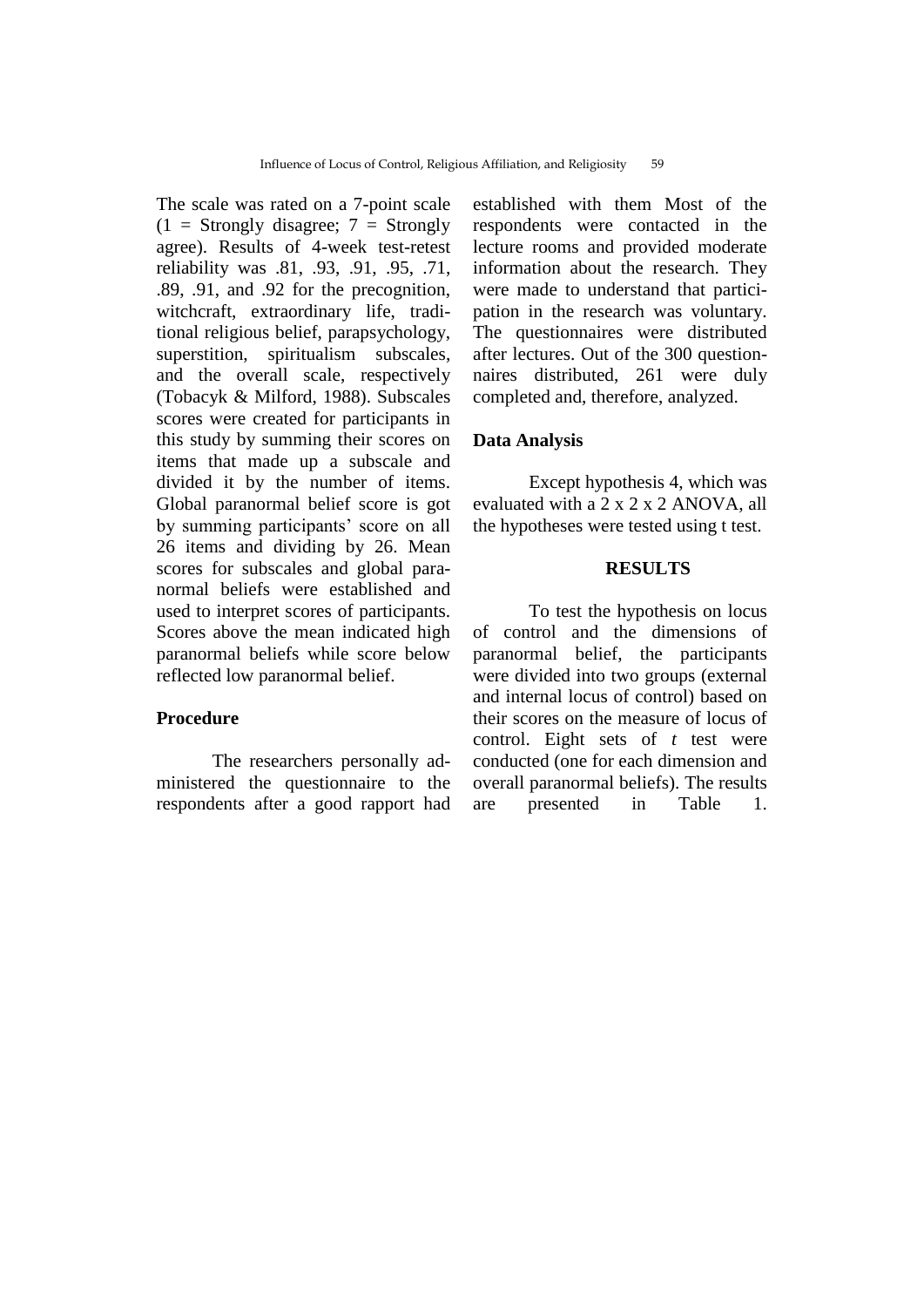| <b>Paranormal beliefs</b> | <b>Locus of control</b> | N  | M     | SD.  | df | t       | $\boldsymbol{P}$ |
|---------------------------|-------------------------|----|-------|------|----|---------|------------------|
| religious<br>Traditional  | External                | 40 | 6.07  | 1.01 | 83 | .44     | > .05            |
| belief                    | Internal                | 45 | 5.97  | 1.02 |    |         |                  |
| Parapsychology            | External                | 40 | 4.57  | 1.30 | 83 | 2.00    | < 0.05           |
|                           | Internal                | 45 | 4.03  | 1.19 |    |         |                  |
| Witchcraft                | External                | 40 | 5.24  | 1.17 | 83 | $-0.30$ | > .05            |
|                           | Internal                | 45 | 5.33  | 1.40 |    |         |                  |
| Superstition              | External                | 40 | 3.43  | 1.69 | 83 | $-0.36$ | > .05            |
|                           | Internal                | 45 | 3.56  | 1.82 |    |         |                  |
| Spiritualism              | External                | 40 | 4.43  | .99  | 83 | $-2.54$ | < 0.05           |
|                           | Internal                | 45 | 5.01  | 1.11 |    |         |                  |
| Extraordinary life        | External                | 40 | 3.77  | 1.43 | 83 | $-1.19$ | > .05            |
|                           | Internal                | 45 | 4.13  | 1.39 |    |         |                  |
| Precognition              | External                | 40 | 4.42  | 1.47 | 83 | 1.28    | > .05            |
|                           | Internal                | 45 | 4.02  | 1.44 |    |         |                  |
| Overall<br>paranormal     | External                | 40 | 31.97 | 3.45 | 83 | $-0.09$ | > .05            |
| beliefs                   | Internal                | 45 | 32.05 | 4.55 |    |         |                  |

Table 1: **Summary of** *t* **Test on Locus of Control and Paranormal Beliefs**

Contrary to the expectations of hypothesis 1, locus of control did not exert significant influence on young adults" level of paranormal belief, except for parapsychology and spiritualism. Locus of control significantly influenced parapsychology such that young adults who held external locus of control tended to be more affected than those who held internal locus of control  $[t (83) = 2.04, p < .05]$ . But in the case of spiritualism, young adults

who held internal locus of control had a significantly higher level of spiritualism than those who held external locus of control  $[t (83) = -2.54, p < .05]$ . These results partially supported hypothesis 1.

The influence of religious affiliation on paranormal beliefs (hypothesis 2) was evaluated with 8 sets of t test (one for each dimension and overall paranormal beliefs). The results are shown in Table 2.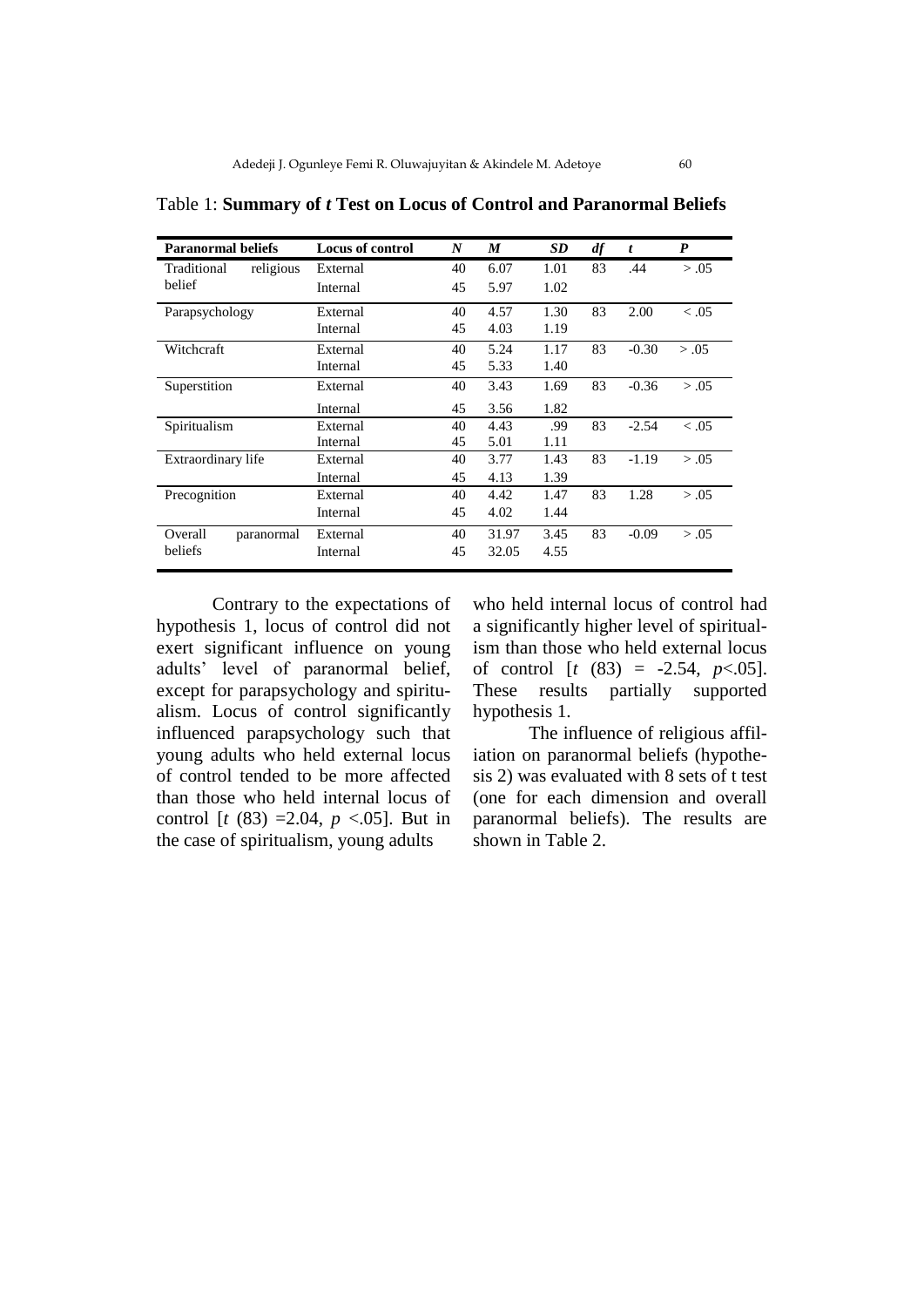| <b>Paranormal beliefs</b> | <b>Religious affiliation</b> | N   | M     | <b>SD</b> | df  | T       | p     |
|---------------------------|------------------------------|-----|-------|-----------|-----|---------|-------|
| Traditional<br>religious  | Christianity                 | 203 | 6.14  | 0.96      | 249 | .67     | > .05 |
| belief                    | Islam                        | 48  | 6.04  | 1.01      |     |         |       |
| Parapsychology            | Christianity                 | 203 | 4.41  | 1.21      | 249 | .56     | > .05 |
|                           | Islam                        | 48  | 4.30  | 1.21      |     |         |       |
| <b>Witchcraft</b>         | Christianity                 | 203 | 5.36  | 1.34      | 249 | $-1.28$ | > .05 |
|                           | Islam                        | 48  | 5.63  | 120       |     |         |       |
| Superstition              | Christianity                 | 203 | 3.72  | 1.65      | 249 | $-.29$  | > .05 |
|                           | Islam                        | 48  | 3.79  | 1.19      |     |         |       |
| Spiritualism              | Christianity                 | 203 | 4.69  | 1.14      | 249 | .56     | > .05 |
|                           | Islam                        | 48  | 4.59  | 1.29      |     |         |       |
| Extraordinary life        | Christianity                 | 203 | 3.88  | 1.47      | 249 | 1.56    | > .05 |
|                           | <b>Islam</b>                 | 48  | 3.53  | 1.07      |     |         |       |
| Precognition              | Christianity                 | 203 | 4.49  | 1.37      | 249 | .96     | > .05 |
|                           | Islam                        | 48  | 4.27  | 1.79      |     |         |       |
| Overall<br>paranormal     | Christianity                 | 203 | 32.68 | 3.82      | 249 | .89     | > .05 |
| beliefs                   | Islam                        | 48  | 32.15 | 3.23      |     |         |       |

Table 2: **Summary of** *t* **Test on Religious Affiliation and Paranormal Beliefs**

The results in Table 2 did not confirm hypothesis 2. This implied that Christians and Muslims held similar level of paranormal beliefs.

The participants were categorized into high and low religiosity based on their scores on the measure of religiosity. In order to determine the influence of religiosity on paranormal belief (hypothesis 3), 8 sets of *t* test (one for each dimension and overall paranormal beliefs) were conducted. The results are shown in Table 3.

Table 3: **Summary of** *t* **Test on Religiosity and Paranormal Beliefs**

| <b>Paranormal beliefs</b>    | <b>Religiosity</b> | N  | M     | SD   | df | T       |        |
|------------------------------|--------------------|----|-------|------|----|---------|--------|
| Traditional religious belief | High               | 47 | 6.25  | .91  | 88 | 1.34    | > .05  |
|                              | Low                | 43 | 5.98  | 1.00 |    |         |        |
| Parapsychology               | High               | 47 | 4.43  | 1.29 | 88 | .53     | > .05  |
|                              | Low                | 43 | 4.29  | 1.15 |    |         |        |
| Witchcraft                   | High               | 47 | 5.37  | 1.35 | 88 | $-.99$  | > .05  |
|                              | Low                | 43 | 5.64  | 1.23 |    |         |        |
| Superstition                 | High               | 47 | 4.21  | 1.82 | 88 | 2.05    | < 0.05 |
|                              | Low                | 43 | 3.48  | 1.53 |    |         |        |
| Spiritualism                 | High               | 47 | 4.51  | 1.08 | 88 | $-1.66$ | > .05  |
|                              | Low                | 43 | 4.89  | 1.17 |    |         |        |
| Extraordinary life           | High               | 47 | 3.68  | 1.32 | 88 | $-.36$  | > .05  |
|                              | Low                | 43 | 3.79  | 1.59 |    |         |        |
| Precognition                 | High               | 47 | 4.48  | 1.52 | 88 | 1.35    | > .05  |
|                              | Low                | 43 | 4.08  | 1.27 |    |         |        |
| Overall paranormal beliefs   | High               | 47 | 32.79 | 3.77 | 88 | .82     | > .05  |
|                              | Low                | 43 | 32.16 | 3.44 |    |         |        |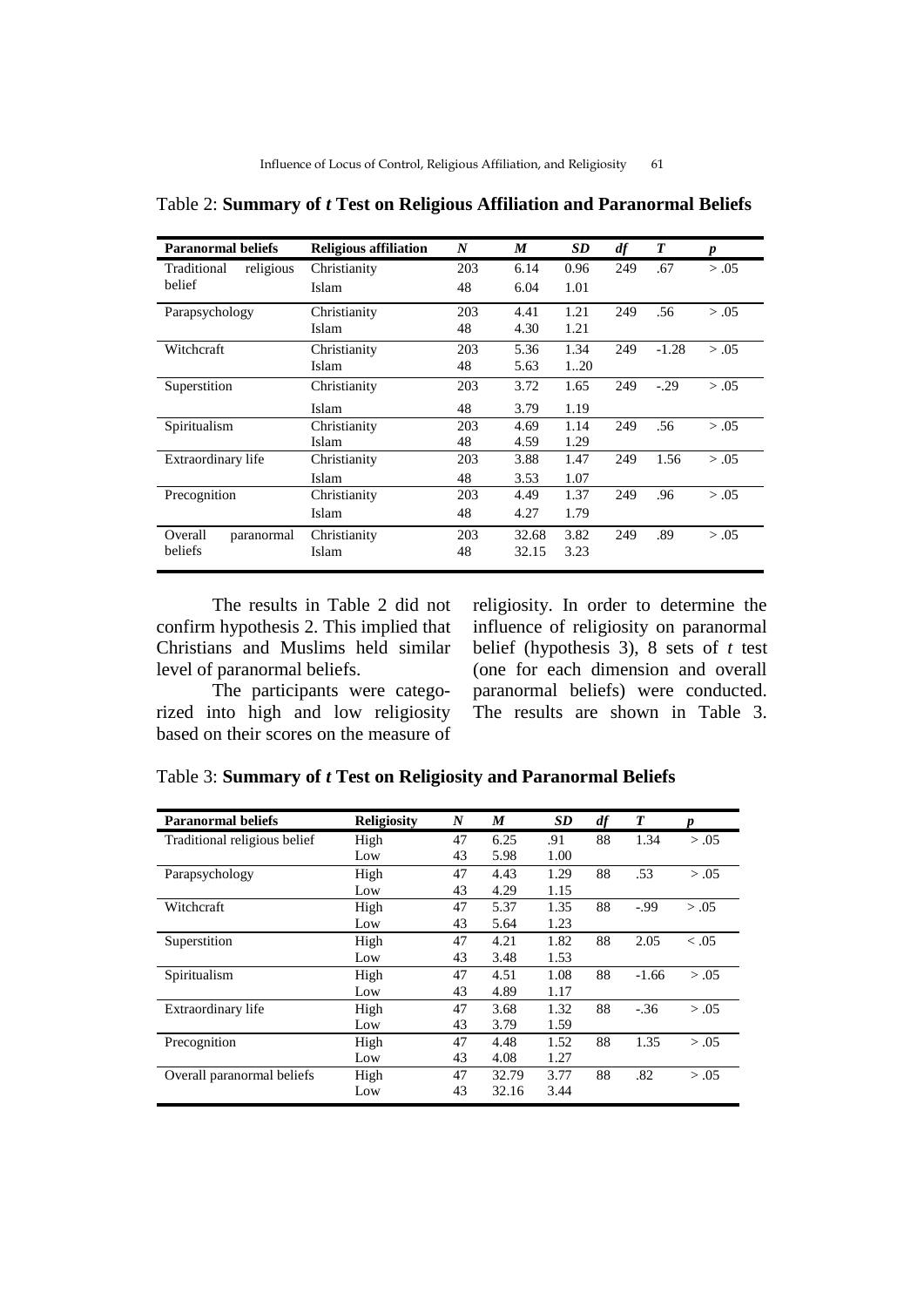Table 3 reveals that religiosity did not significantly influence paranormal beliefs, except superstition. Young adults who were highly religious seemed to believe more in superstition than those held low level of religiosity  $[t (88) = 2.05, p < .05]$ . Hypothesis 3, which stated that religiosity would significantly influence paranormal beliefs of young adults, was, therefore, partially accepted.

Based on the overall score on the measure of paranormal beliefs, hypothesis 4 was evaluated using a 2 x 2 x 2 ANOVA. The results are shown in Table 4.

# Table 4: **Summary of 2 x 2 x 2 ANOVA on the Interactions of Locus of Control, Religious Affiliation, and Religiosity on Overall Paranormal Beliefs**

| <b>Source</b> | SS     | $d$ f | MS  |      |        |  |
|---------------|--------|-------|-----|------|--------|--|
| $LOC*RA$      | 1.48   |       | .74 | 1.10 | > 0.05 |  |
| $LOC*RL$      | 1.31   |       | .66 | .98  | > 0.05 |  |
| $RA * RL$     | 1.50   |       | .38 | .56  | > 0.05 |  |
| $LOC*RA*RL$   | .82    | 3     | .27 | .41  | > 0.05 |  |
| Error         | 162.92 | 243   | .67 |      |        |  |
| Total         | 172.22 | 259   |     |      |        |  |

**Note:** LOC = locus of control.  $RA$  = religious affiliation.  $RL$  = religiosity.

Table 4 reveals that locus of control, religious affiliation, and religiosity did not exert significant interaction on paranormal beliefs among young adults. Thus, hypothesis 4, which expected significant interactions among the variables, was rejected.

The hypothesis on sex differences in paranormal beliefs (hypothesis 5) was test using *t* test on the overall score on the measure of paranormal beliefs. The results are presented in Table 5.

| <b>Sex</b> | . .           | M            | SD             | $\mathbf{r}$<br>u |                                 |     |  |
|------------|---------------|--------------|----------------|-------------------|---------------------------------|-----|--|
| Male       | $\sim$<br>163 | 222<br>32.36 | 2.72<br>3.13   |                   |                                 |     |  |
| Female     | 98            | 32.80        | 3.59<br>ر ر. ر | 25Ο<br>ر ف ک      | .96<br>$\overline{\phantom{0}}$ | .05 |  |

Table 5 shows that there is no significant difference in the paranormal beliefs of male and female young adults  $[t (259) = -.96, p > .05]$ . Thus, hypothesis 5, which stated that there would be a significant difference in the paranormal beliefs of young adult males and females, was rejected.

To test hypothesis 6, the participants were categorized into two age categories  $(18 - 30$  years; above 30 years). In order to determine the influence of age category on paranormal beliefs, 8 sets of *t* test (one for each dimension and overall paranormal beliefs) were conducted. The results are shown in Table 6.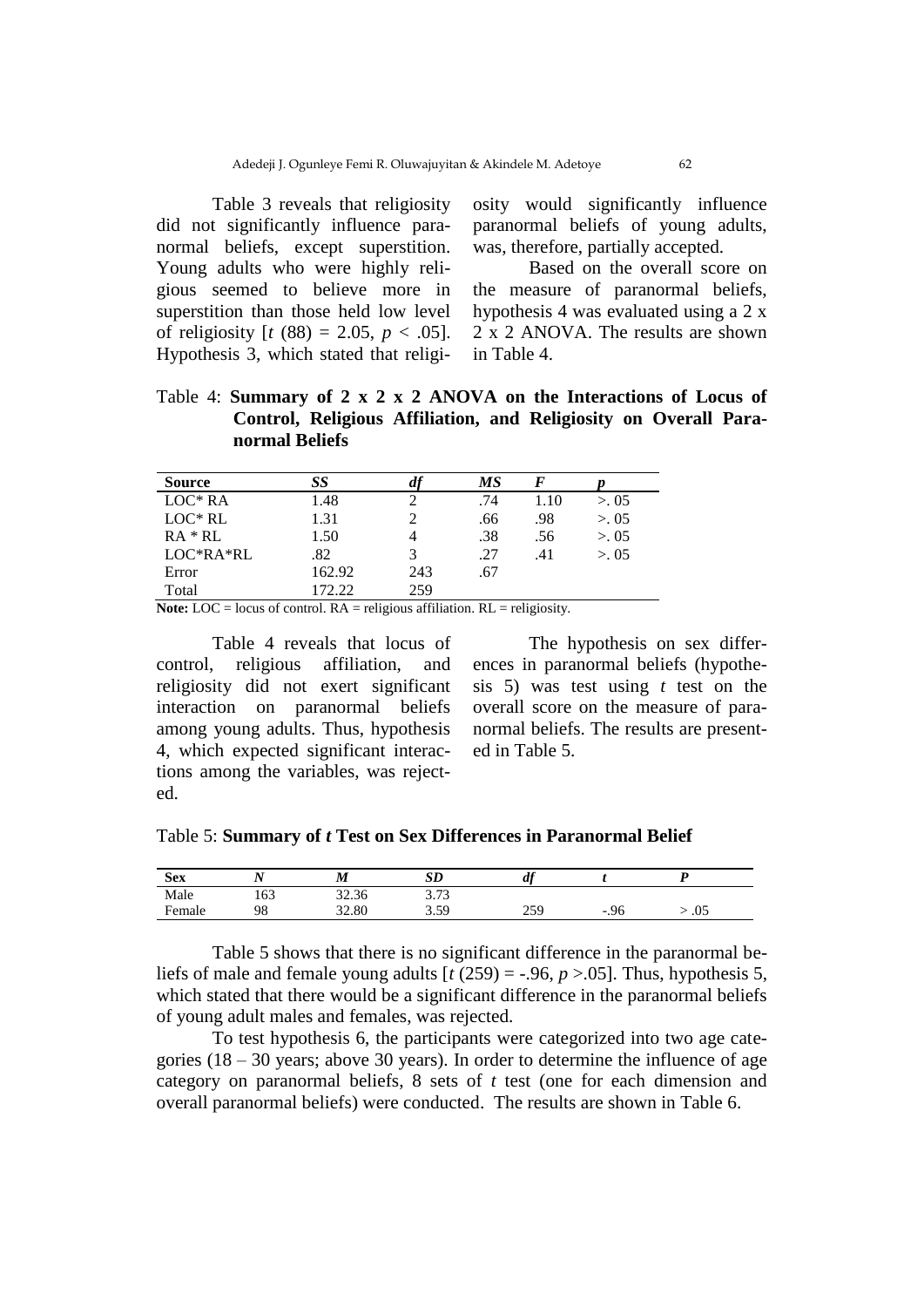| <b>Paranormal beliefs</b>    | Age category    | N   | M     | <b>SD</b> | df  | T       |        |
|------------------------------|-----------------|-----|-------|-----------|-----|---------|--------|
| Traditional religious belief | $18 - 30$ years | 211 | 6.12  | .98       |     |         |        |
|                              | Above 30 years  | 50  | 6.09  | 1.01      | 259 | .22     | > .05  |
| Parapsychology               | $18 - 30$ years | 211 | 4.32  | 1.17      |     |         |        |
|                              | Above 30 years  | 50  | 4.74  | 1.33      | 259 | $-2.21$ | < 0.05 |
| Witchcraft                   | $18 - 30$ years | 211 | 5.44  | 1.29      |     |         |        |
|                              | Above 30 years  | 50  | 5.29  | 1.40      | 259 | .74     | > .05  |
| Superstition                 | $18 - 30$ years | 211 | 3.77  | 1.58      |     |         |        |
|                              | Above 30 years  | 50  | 3.53  | 1.51      | 259 | .94     | > .05  |
| Spiritualism                 | $18 - 30$ years | 211 | 4.67  | 1.89      |     |         |        |
|                              | Above 30 years  | 50  | 4.63  | 1.16      | 259 | .24     | > .05  |
| Extraordinary life           | $18 - 30$ years | 211 | 3.87  | 1.35      |     |         |        |
|                              | Above 30 years  | 50  | 3.44  | 1.53      | 259 | 1.96    | > .05  |
| Precognition                 | $18 - 30$ years | 211 | 4.39  | 1.44      |     |         |        |
|                              | Above 30 years  | 50  | 4.58  | 1.64      | 259 | .80     | > .05  |
| Overall paranormal beliefs   | $18 - 30$ years | 211 | 32.61 | 3.76      |     |         |        |
|                              | Above 30 years  | 50  | 32.17 | 3.33      | 259 | .75     | > .05  |

Table 6: **Summary of t Test on Age Differences in Paranormal Beliefs**

The results in Table 6 indicate that there no significant age differences in paranormal beliefs among young adults, except in the area of parapsychology; where young adults who were above 30 years had higher belief in parapsychology than those who were within the age bracket of 18 to 30 years [*t* (259) = -2.21, *p* >.05]. Based on this, hypothesis 6, which stated that there would be a significant age difference in the paranormal beliefs of young adults was partially accepted.

### **DISCUSSION**

This study investigated the extent to which locus of control, religious affiliation, and religiosity influenced paranormal beliefs of young adults. The test of hypothesis 1 revealed that locus of control did not significantly affect paranormal beliefs of young adults. This finding contradicts the research outcome of Dag (1999) who found out that there was a small but significantly positive correlation between the global scores on Paranormal Belief Scale Revised (PBS-R) and internal and external locus of control scale. He found out that participants with external locus of control were more likely to believe more in unsubstantiated claims than internals.

In related studies using homogenous college student sample, previous studies (e.g. Groth-Marnat & Pedgen, 1998) have suggested that a positive link existed between external locus of control and global paranormal beliefs. The discovery of a consistent positive correlation between external locus of control and paranormal beliefs is hinged on the link between holding paranormal beliefs and the feelings of a need to cope with the uncontrollability of life (Edis, 2000; Hughes, 2002). This may explain why externals often view the world as chaotic, uncertain and uncontrollable. Thus, people tend to appeal to paranormal beliefs as a coping mechanism. Results on hypothesis 1 also revealed that locus of control did significantly affect belief in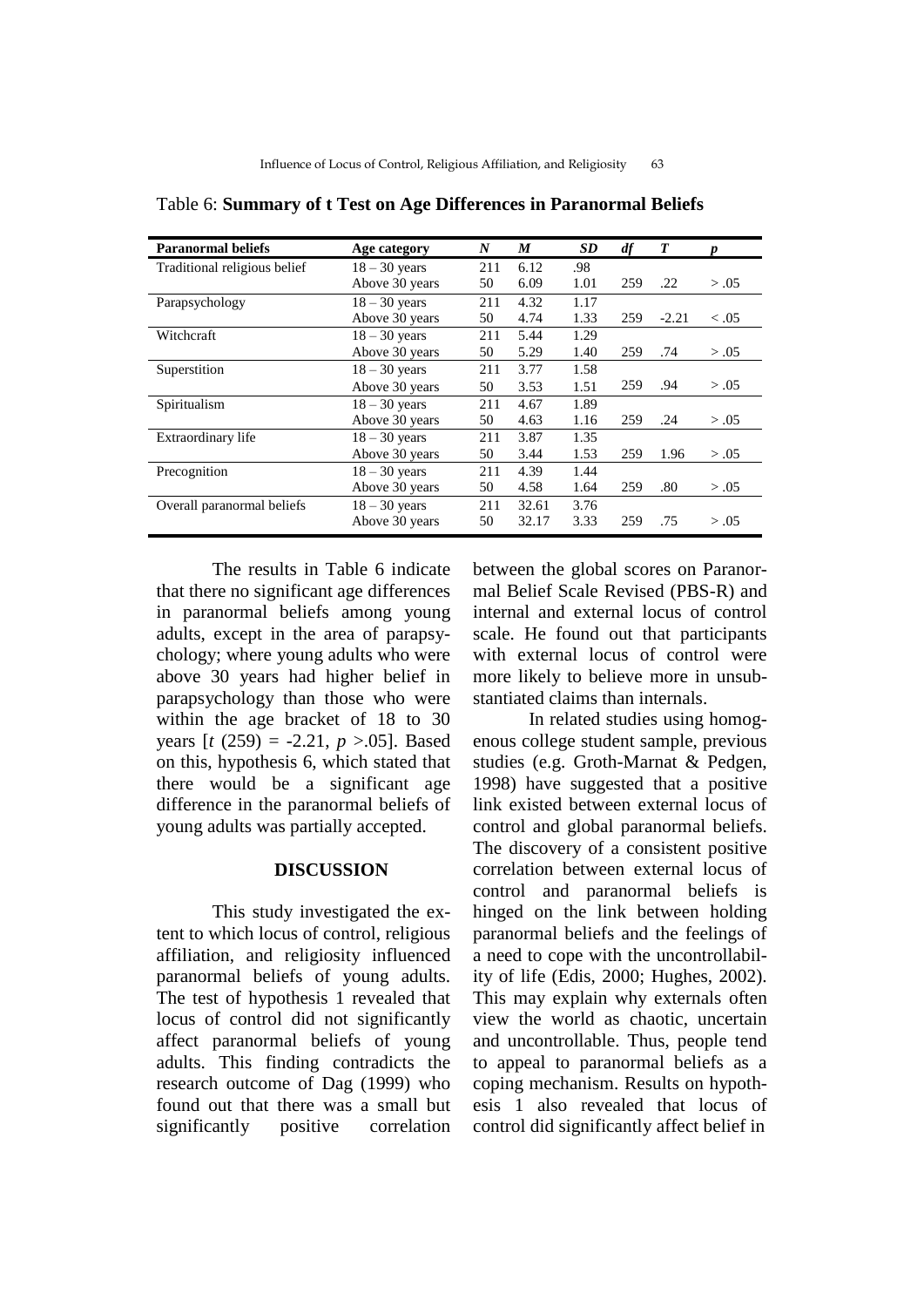Parapsychology. This finding corroborates the research findings of Irwin (1986) who found a positive relationship between believe in parapsychology and an external locus of control.

It was also revealed in the present study that participants with internal locus of control believed more in spiritualism than externals. This finding contradicts the research finding of Groth-Marnat and Pedgen (1998) who found out that a greater external locus of control was associated with the spiritualism and precognition subscales of paranormal among 81 undergraduate students.

Contradictions in findings may be attributed to differences in samples, cultural variations and personality differences. Stanke (2004), corroborating the findings of this present study commented that perhaps the lack of a negative correlation between internal locus of control and paranormal belief can be partially explained by the influence of a paranormal society on these individuals, who do not have the need to cope with a seemingly uncontrollable life. By paranormal society, he meant a society in which believe in paranormal events have become prevalent.

Generally, the test of hypothesis 2 revealed that religious affiliation did not significantly influence paranormal beliefs. This finding corroborates the research finding of Thalbourne and Henseley (2001) and Ellis (1988) who did not find a significant relationship between religious affiliation and global paranormal beliefs. Also, in line with the findings of this present research, Irwin (1993) commented that religious affiliation seems to have no bearing on paranormal beliefs. Contradicting the findings of this present study however, is the research outcome of Sheils and Berg (1977) who found a relationship between belief in a broad range of parapsychological phenomena and religious orthodoxy. Dynamisms in this global world in terms of sociocultural variations may be handy in explaining the variations in findings of these studies.

Similarly, the test of hypothesis 3 revealed that religiosity did not have a significant effect on paranormal beliefs of young adults, although the superstition subscale was found to be significantly influenced by religiosity. This contradicts the research finding of some previous researches conducted in this area which dominantly found a relationship between high religiosity and strong paranormal beliefs (e.g. Tharlbourne & Houtkooper, 2002; Rice, 2003).

For example, in a German sample, Tharlbourne and Houtkooper (2002) reported a positive correlation between the Australian Sheep-goat scale and religiosity. The unusual title of the Australian Sheep- Goat scale comes from Schmeidler (1945) who, using a biblical metaphor, coined the term "sheep" to refer to those who believe in the possibility of Extrasensory Perception (ESP) and 'goats' to refer to disbelievers. Contradictions between the findings of these researches can be attributed to samples used, cultural differences and the measures selected. While Tharlbourne and Houtkooper (2002) made use of a German sample, the present study was carried out on Nigerian samples. The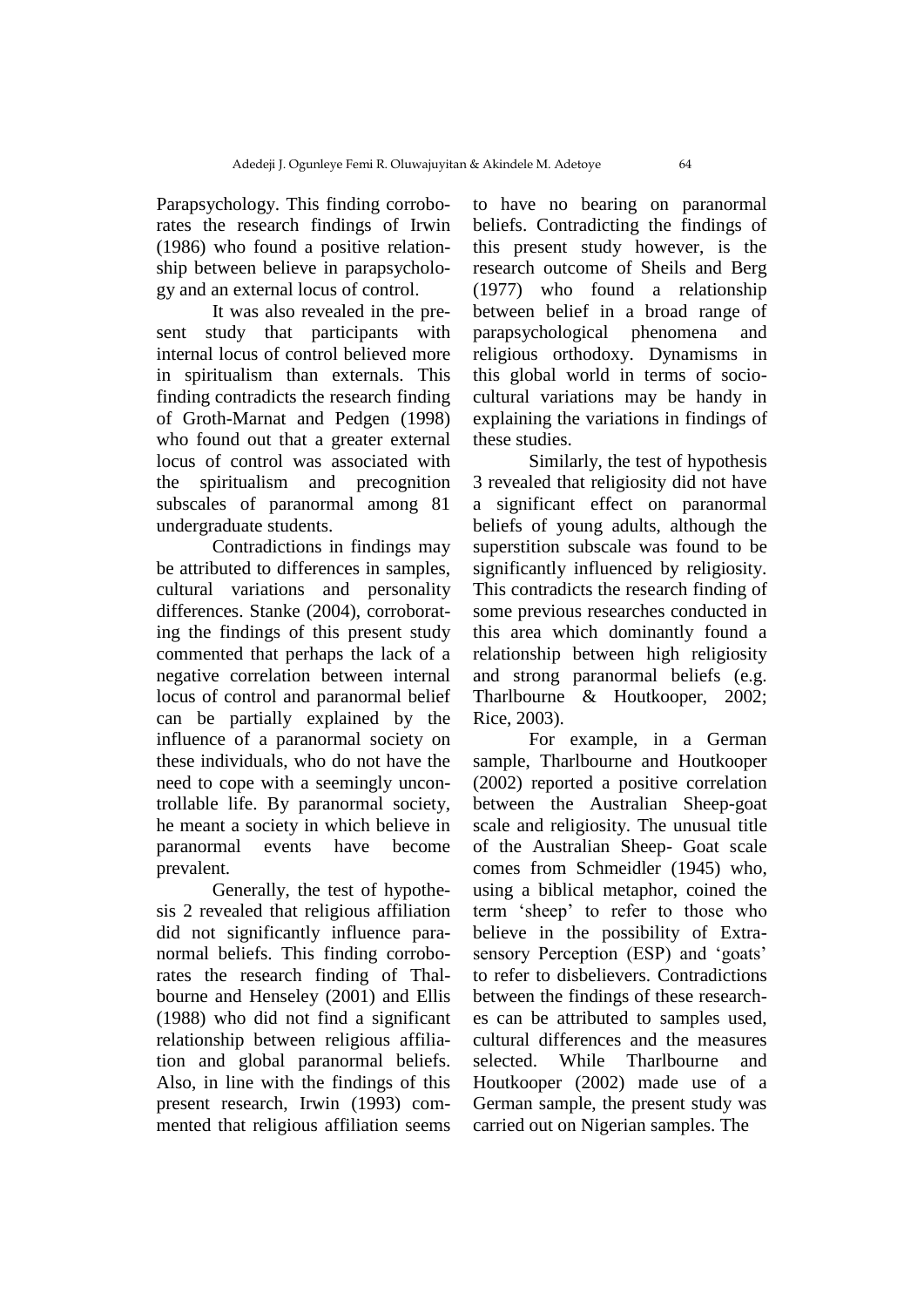findings of present study supported the findings of some previous researches (e.g. Hillstrom & Stachan, 2000; Beck & Miller, 2001). For example, Beck and Miller (2001) did not find a correlation between religiosity and paranormal belief.

The results of the test of hypothesis 4 revealed that locus of control, religious affiliation and religiosity did not significantly interactively affect paranormal belief of young adults. The acceptance of these phenomena shows the world"s belief in mechanical and scientific laws may not be reducible to materialism. There seems to be a dearth of literature on the interaction effect of locus of control, religiosity and religious affiliation on paranormal belief, the findings of this study may however, serve as an eye opener in this line of research and also serve as an impetus for further research.

In the case of hypothesis 5, no significant difference existed in the paranormal beliefs of male and female young adults. This contradicts the research outcome of Darwin, Neave, and Holmes (2011) and Wiseman and Watt (2004) who found that females scored significantly higher than males on global paranormal beliefs. In agreement with the findings of most researches on sex as a correlate of paranormal beliefs (e.g. Dag, 1999; Richman, Harvey, Bell & Courtney 2012), however, this study reported a higher mean for female young adults on global paranormal beliefs; though the difference remains insignificant.

Finally, the test of hypothesis 6 revealed that there was no significant difference in the general paranormal

beliefs of young adults, irrespective of age category. However, young adults who were above 30 years had higher belief in parapsychology than those who were within the age bracket of 18 to 30 years. The finding of this research may be accounted for by the adventurous nature of younger adults, who are often driven to achieve feats that other age groups consider unachievable. The general insignificant difference reported in this study contradicts the finding of Francis and Kay (1995) who reported that most paranormal beliefs appear to be stronger in young adults than in elderly people. As reported in the present study, Preece and Baxter (2000) found no significant difference in paranormal belief of young American samples.

# **CONCLUSION**

Based on the findings of this study, it can be said that locus of control does not significantly influence paranormal beliefs of young adults in Nigeria. However, it can be concluded that young adults who are external in their locus of control orientation showed greater belief in Parapsychology than individuals with an internal locus of control orientation, who showed greater belief in superstition.

Also, religious affiliation did not significantly influence paranormal beliefs of young adults. It was also revealed that there was no significant effect of religiosity on global paranormal beliefs. Also, there is no significant interaction effect of locus of control and religious affiliation on paranormal beliefs of young adults.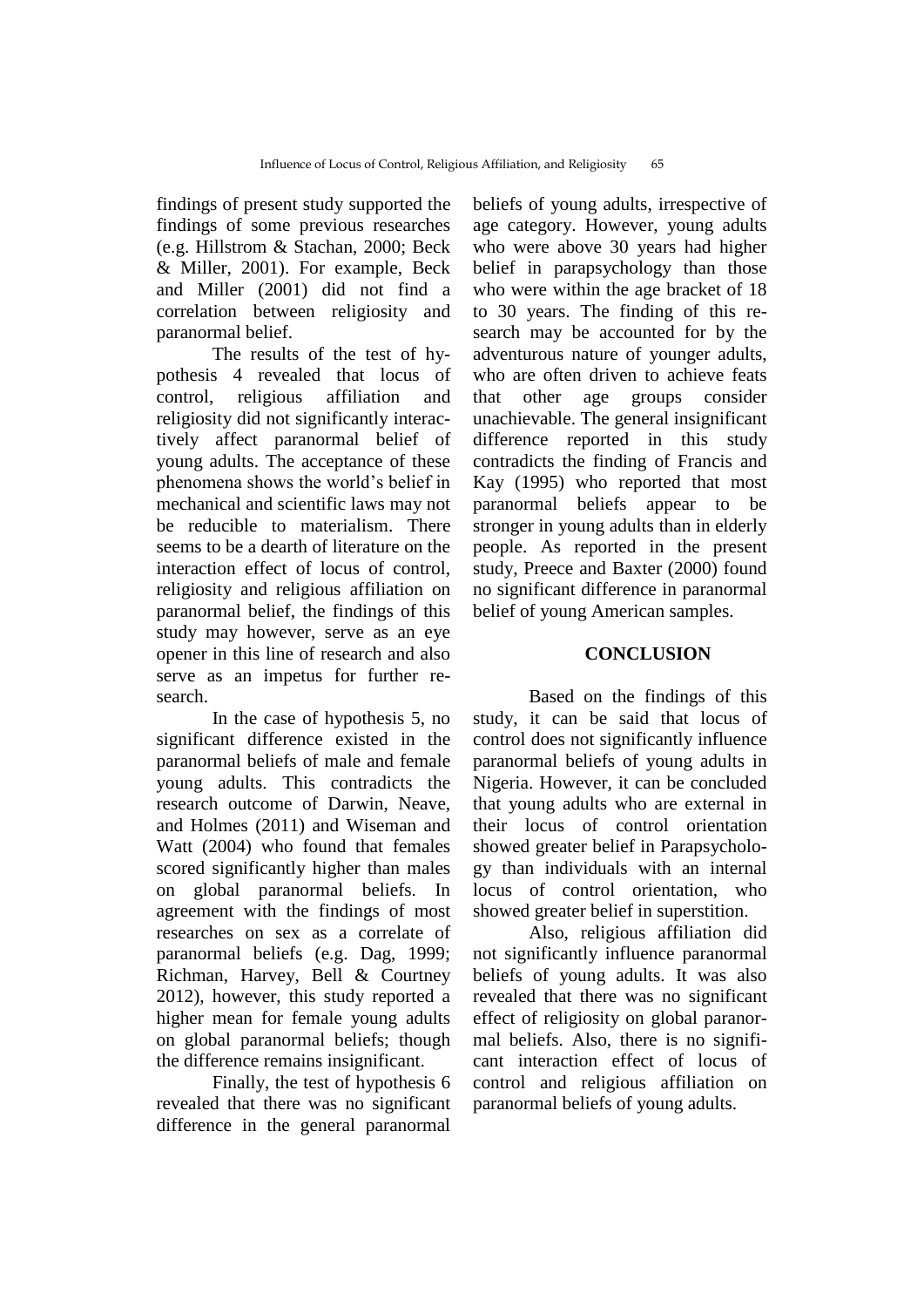Results of present study also revealed that locus of control and religiosity did not significantly interactively affect paranormal beliefs of young adults. Furthermore, there was no significant interaction effect of religious affiliation and religiosity on paranormal beliefs of young adults. It was also found out that there is no significant interaction effect of locus of control, religious affiliation and religiosity on paranormal beliefs of young adults. There is no significant difference in the paranormal beliefs of male and female young adults. Also young and old young adults do not significantly differ in their global paranormal beliefs but differ in their belief in extraordinary life form; with young adults showing greater belief than older young adults.

Although, one may be troubled by an experience for which one has no explanation and thus, appeal to paranormal belief as a coping mechanism; nonetheless, the public should also be aware of the dangers associated with extreme belief in unsubstantiated claims. For example, if a chronically ill person relies on paranormal solution as a cure, they could neglect the treatment they need to truly get better and such may have a debilitating effect on a society at large.

#### **REFERENCES**

- Beck, R., & Miller, J. P. (2001). Erosion of belief and disbelief: Effects of religiosity and negative effect on beliefs in the paranormal and supernatural. *The Journal of Social Psychology, 141,* 277-287.
- Dag, I. (1999). The relationship among paranormal beliefs, locus of control

and psychopathology in a Turkish sample. *Personality and Individual Differences, 26*, 723-737.

- Darwin, H., Neave, N., & Holmes, J. (2011). Belief in conspiracy theory: The role of paranormal belief, paranoid ideation and schizotypy. *Personality and Individual Differences, 50(8),* 1289-1293*.*
- Edis, T. (2000). The rationality of an illusion. *Humanist, 60,* 28-33.
- Ellis, I. (1988). Religiosity and superstition: Are they related or separate phenomena? *Journal of Human Behaviour, 25(2),* 12-13*.*
- Emmons, C. E. (1940). Paranormal beliefs: Testing the marginality hypothesis. *Sociological Focus*, *14,* 49-56.
- Francis, L. J., & Kay, W. K. (1995). *Teenage religion and values.* Leominster: Gracewing.
- Gallup, G. H. (1997). *The Gallup Poll: Opinion, 1996*. Wilmington, D: Scholarly Resources.
- Goode, E. (2000). Two paranormal or two and a half? An empirical exploration. *Skeptical Inquirer, 24,* 29- 35.
- Groth-Marnat, G., & Pedgen, J. A. (1998). Personality correlates of paranormal belief: Locus of control and sensation seeking. *Social behaviour and personality, 26(3),* 291-296.
- Hergovich, A., Schott, R., & Arehdasy, M. (2005). Paranormal belief and religiosity. *Journal of Parapsychology*, *25,* 293-303.
- Hillstrom, E. L., & Strachan, M. (2000). Strong commitment to traditional protestant religious beliefs is negatively related to beliefs in para